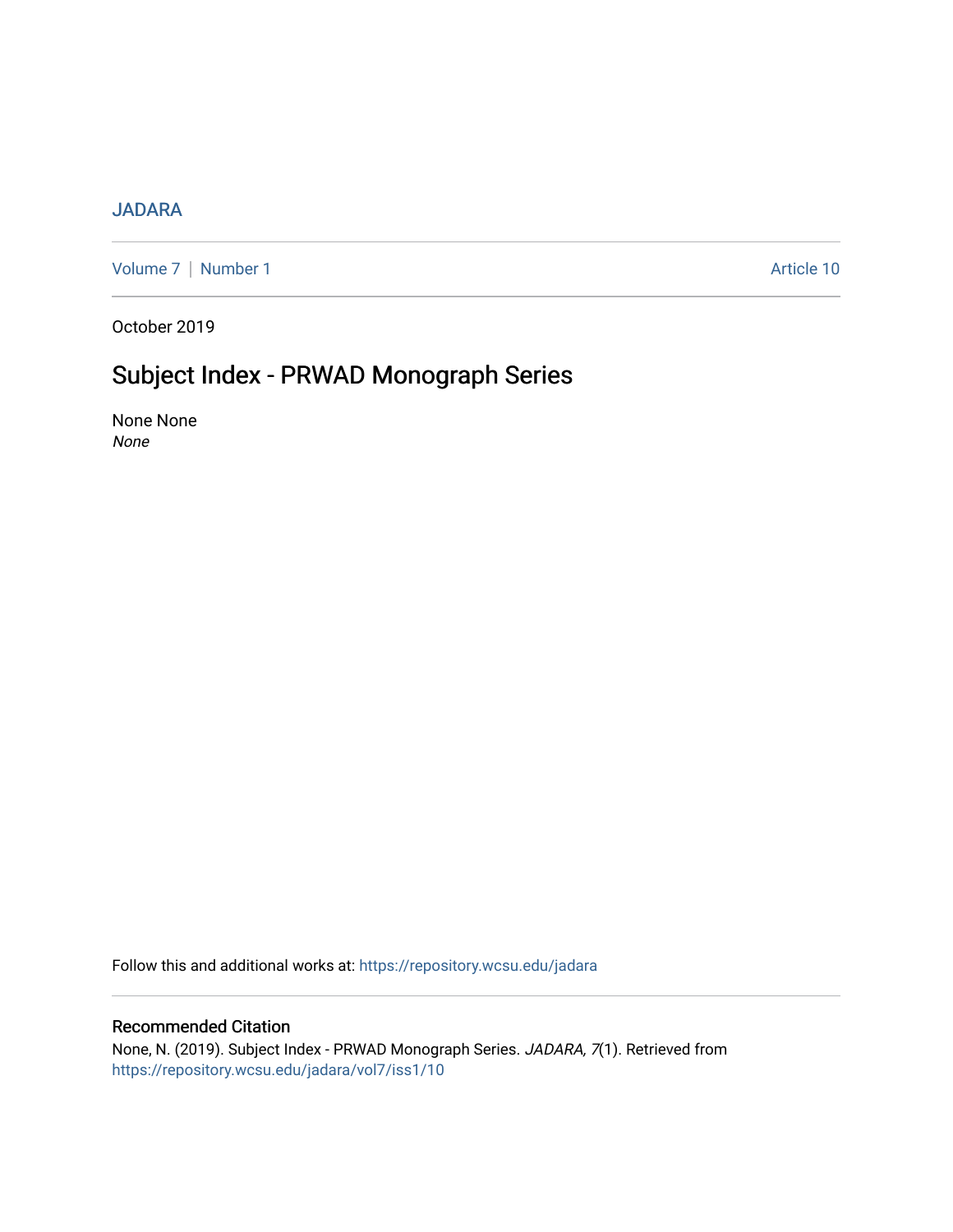# SUBJECT INDEX-PRWAD Monograph Series

Chart of Activities, DEAFNESS, Monograph 1:89 (March 1969).

- Division of Educational Services, Media Services and Captioned Films. DEAFNESS, Monograph 1:125 (March 1969).
- Division of Educational Services, Media and Captioned Films Research and Demonstration Projects in Deafness. DEAFNESS, Monograph 1:129 (March 1969).
- Division of Educational Services, Training for Professional Workers for the Deaf. DEAFNESS, Monograph 1:132 (March 1969).
- Effective Placement Program for Deaf Clients, An. Robert R. Lauritsen, Monograph 2:78 (February 1970).
- Employment Practices and Trends: A Discussion. Walter J. Staab. Mono graph 2:22 (February 1970).
- Employment Practices and Trends and the Deaf Client: A Response. John G. O'Brien. Monograph 2:25 (February 1970).
- Employment Practices and Trends in Industry and Their Implications for the Deaf. Earl T. Klein, Monograph 2:1 (February 1970).
- Employment Practices and Trends in Large Industry. William Williams. Monograph 2:15 (February 1970).
- Extramural Research Grants on Communicative Disorders. DEAFNESS, Monograph 1:222 (March 1969).
- Extramural Research Grants on Deafness and Hearing Loss. DEAFNESS, Monograph 1:166 (March 1969).
- Extramural Research Grants on Electrophysiology and Anatomy of Au ditory System. DEAFNESS, Monograph 1:228 (March 1969).
- Extramural Research Grants on Hearing Discrimination. DEAFNESS, Mono graph 1:194 (March 1969).
- Extramural Research Grants on Inner Ear-Cochlea. DEAFNESS, Monograph 1:207 (March 1969).
- Extramural Research Grants on Middle Ear, Qtosclerosis, Otitis, Equilibrium Loss. DEAFNESS, Monograph 1:224 (March 1969).

- 3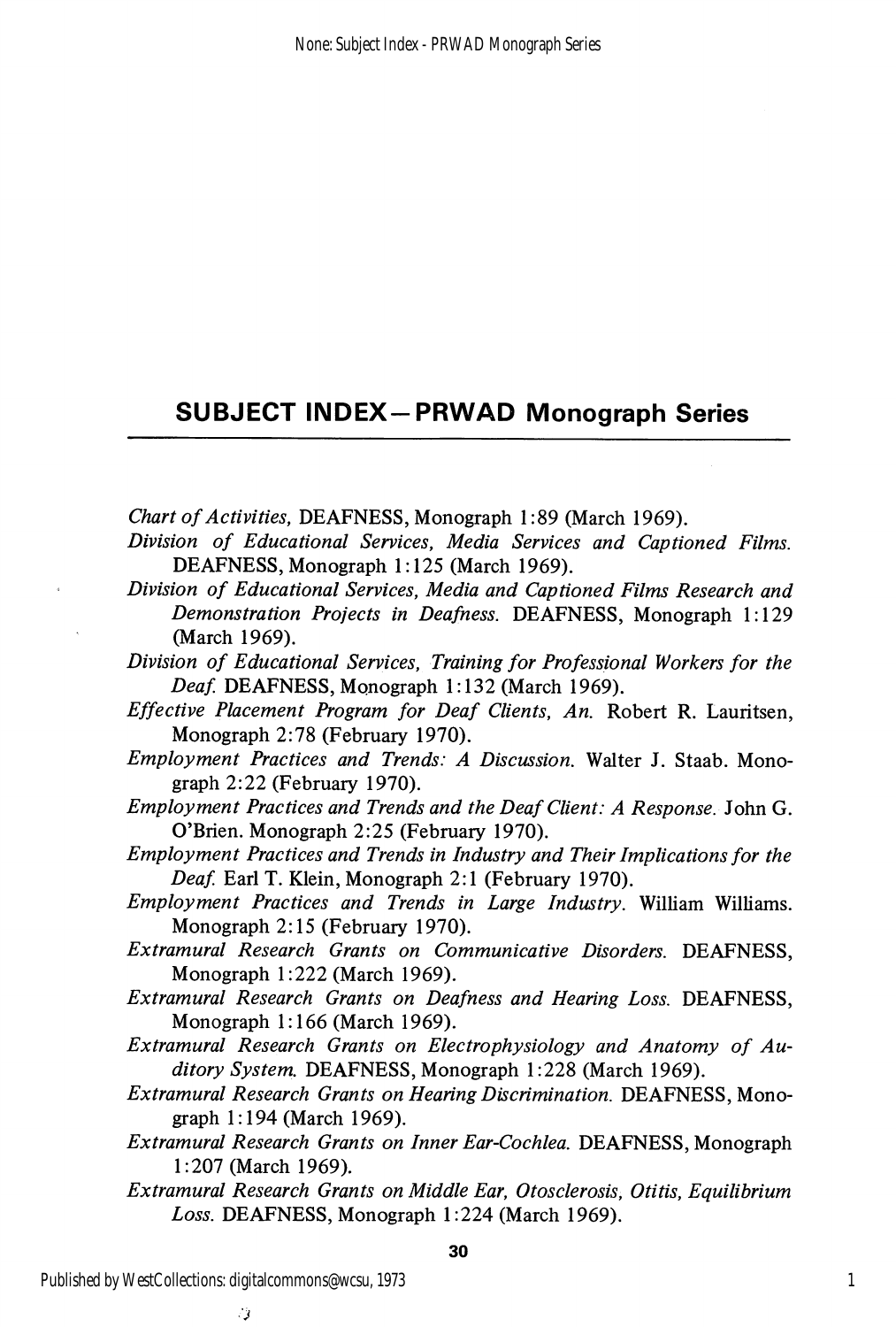### SUBJECT INDEX PRWAD MONOGRAPH SERIES

- Extramural Research Grants on Vestibular System. DEAFNESS, Monograph 1:160 (March 1969).
- General Employment: The Responsibility of an Employment Interviewer. Janet L Pinner. Monograph 2:43 (February 1970).
- General Requirements of Work, The. Lloyd H. Lofquist. Monograph 2:28 (February 1970).
- Grantee Agencies of Research and Demonstration Projects Concerning Deaf ness. DEAFNESS, Monograph 1:37 (March 1969).
- Grantee Agencies of Short-Term Training Programs Concerning Deafness. DEAFNESS, Monograph 1:81 (March 1969).
- Implications of Technological Changes for Employment of Deaf Persons. Lloyd Meadow. Monograph 2:63 (February 1970).
- Job and Career Review for the Deaf Employee. Robert G. Sanderson. Mono graph 2:74 (February 1970).
- Job Development, Finding, and Assessment for the Deaf Worker. Ted J. Holdt. Monograph 2:57 (February 1970).
- Long-Term Professional Training Programs in Deafness Enrollment. DEAF NESS, Monograph 1:51 (March 1969).
- Long-Term Professional Training Programs in Deafness Grant Funds by Fiscal Year. DEAFNESS, Monograph 1:52 (March 1969).
- Long-Term Professional Training Programs in the Area of Deafness. DEAF NESS, Monograph 1:43 (March 1969).
- New Vistas for Competitive Employment of Deaf Persons. Ray L. Jones. Monograph 2:92 (February 1970).
- Professional Training Programs in the Area of Deafness. DEAFNESS, Monograph 1:118 (March 1969).
- Project Directors of Research and Demonstration Grant Programs Con cerning Deafness. DEAFNESS, Monograph 1:37 (March 1969).
- Project Directors of Short-Term Training Programs Concerning Deafness. DEAFNESS, Monograph 1:83 (March 1969).
- Quality Education and Quality Employment. Charles M. Jochem. Mono graph 2:37 (February 1970).
- Research and Demonstration Projects for the Deaf-Blind. DEAFNESS, Monograph 1:35 (March 1969).
- Research and Demonstration Projects in Deafness. DEAFNESS, Monograph 1:103 (March 1969).
- Research and Demonstration Projects in Deafness. DEAFNESS, Monograph 1:108 (March 1969).
- Research Grants to Extramural Research Centers for Study of Deafness. DEAFNESS, Monograph 1:154 (March 1969).
- Research on Deafness. DEAFNESS, Monograph 1:96 (March 1969).
- Research Grants for Intramural Research Projects on Hearing. DEAFNESS, Monograph 1:202 (March 1969).
- Research Projects in the Area of the Deaf Grant Funds by Fiscal Year. DEAFNESS, Monograph 1:99 (March 1969).